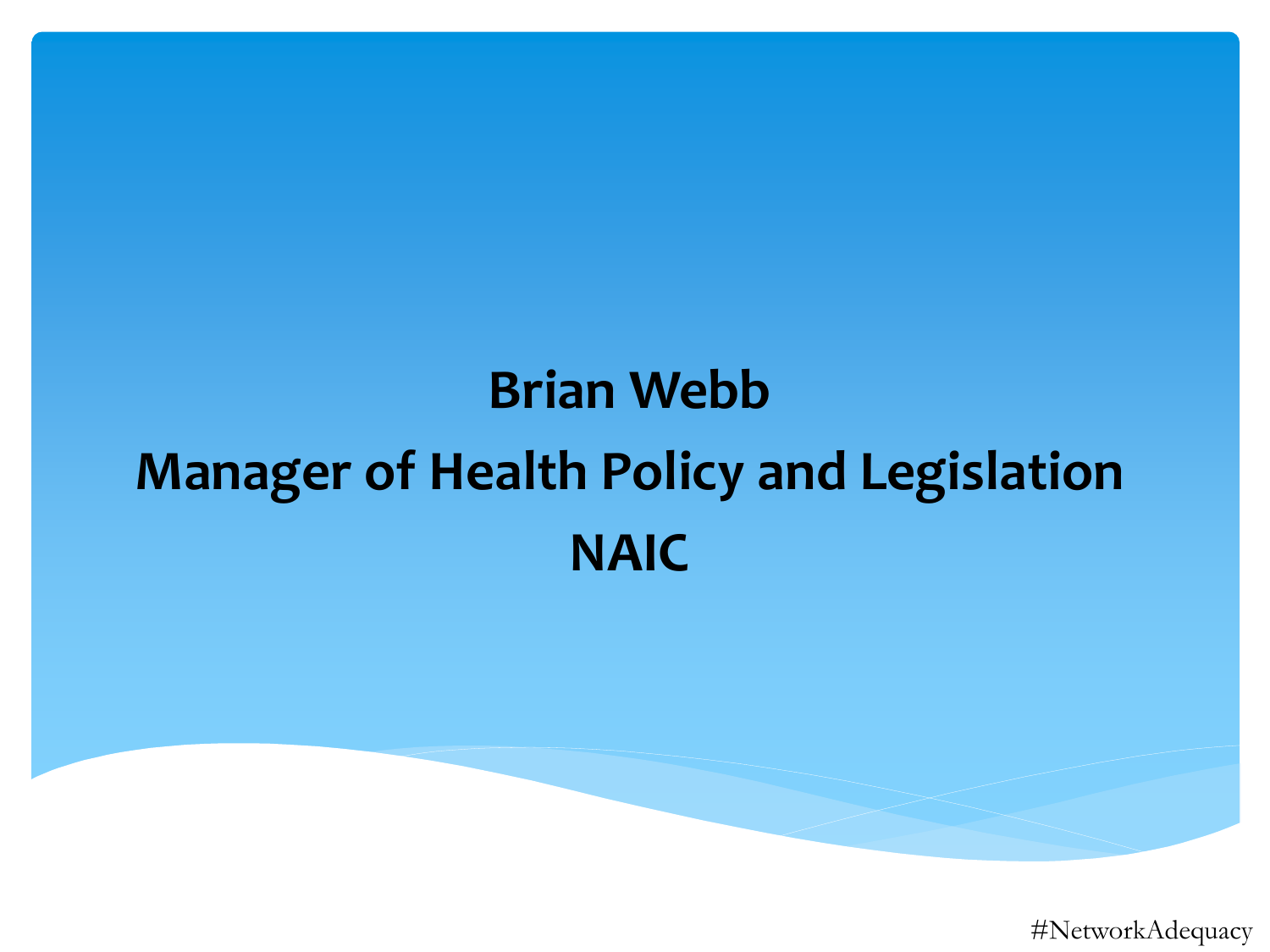# **NAIC Model**

- *Managed Care Plan Network Adequacy Model Act* **(#74).**
- **Developed in 1996.**
- **Applies to health carriers that offer "managed care plans."**
- **Section 5 of the model includes a requirement that carriers maintain a network that is sufficient in numbers and types of providers to assure that all services to covered persons will be accessible without unreasonable delay.**
- **Carriers must also file an access plan with the commissioner prior to offering a new managed care plan. Must update plan whenever material changes are made to the existing managed care plan.**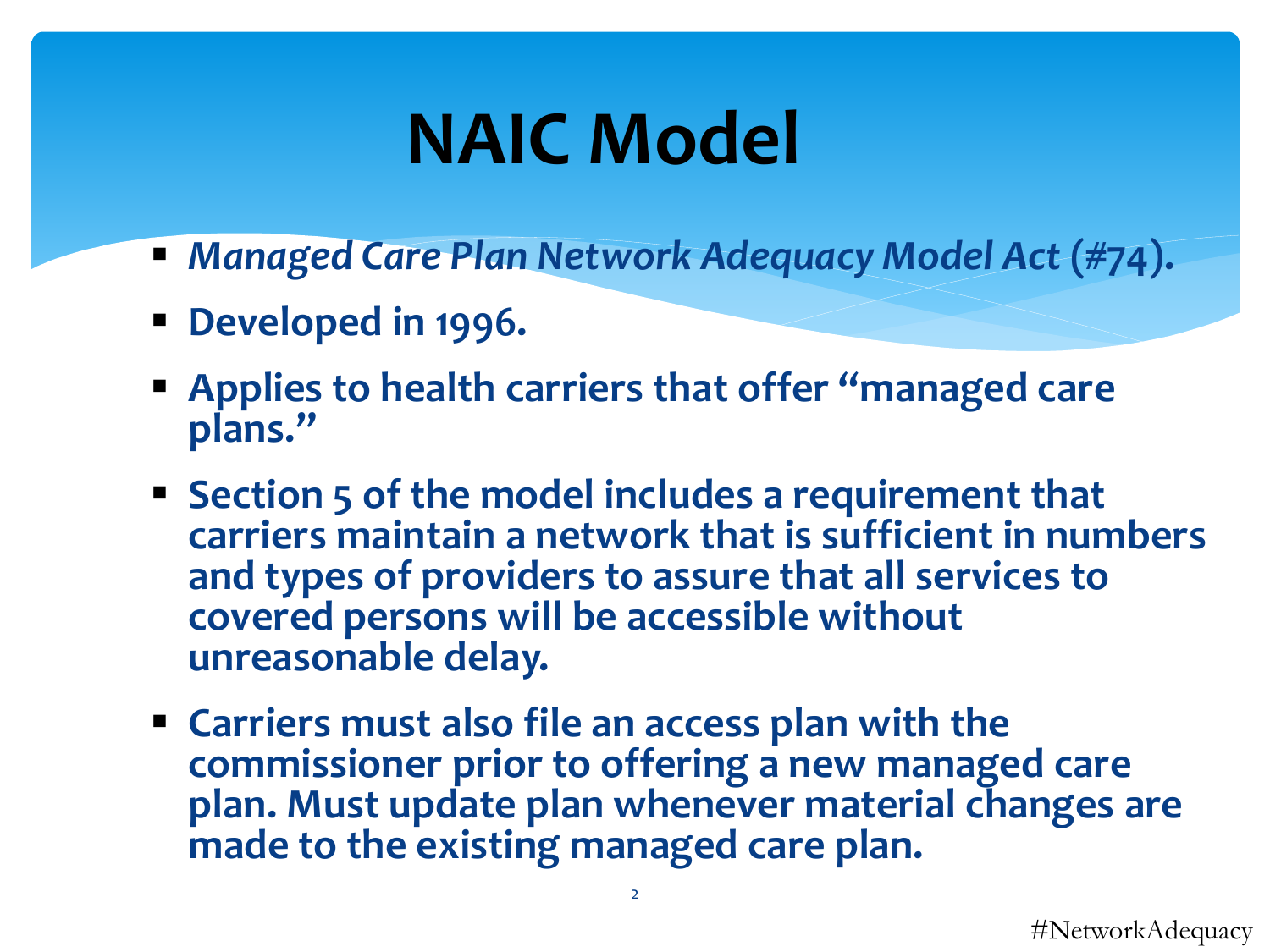# **NAIC Model**

- **Approximately 10 states have adopted the model and about the same number have adopted something similar.**
- **Copy of NAIC Model can be viewed or downloaded from this link: [http://www.naic.org/store/free/.](http://www.naic.org/store/free/)**
- **Network Adequacy Guidance White Paper was developed based on the NAIC model and state best practices related to review of network adequacy access plans. Can be viewed or downloaded from this link: [http://www.naic.org/committees\\_b.htm](http://www.naic.org/committees_b.htm).**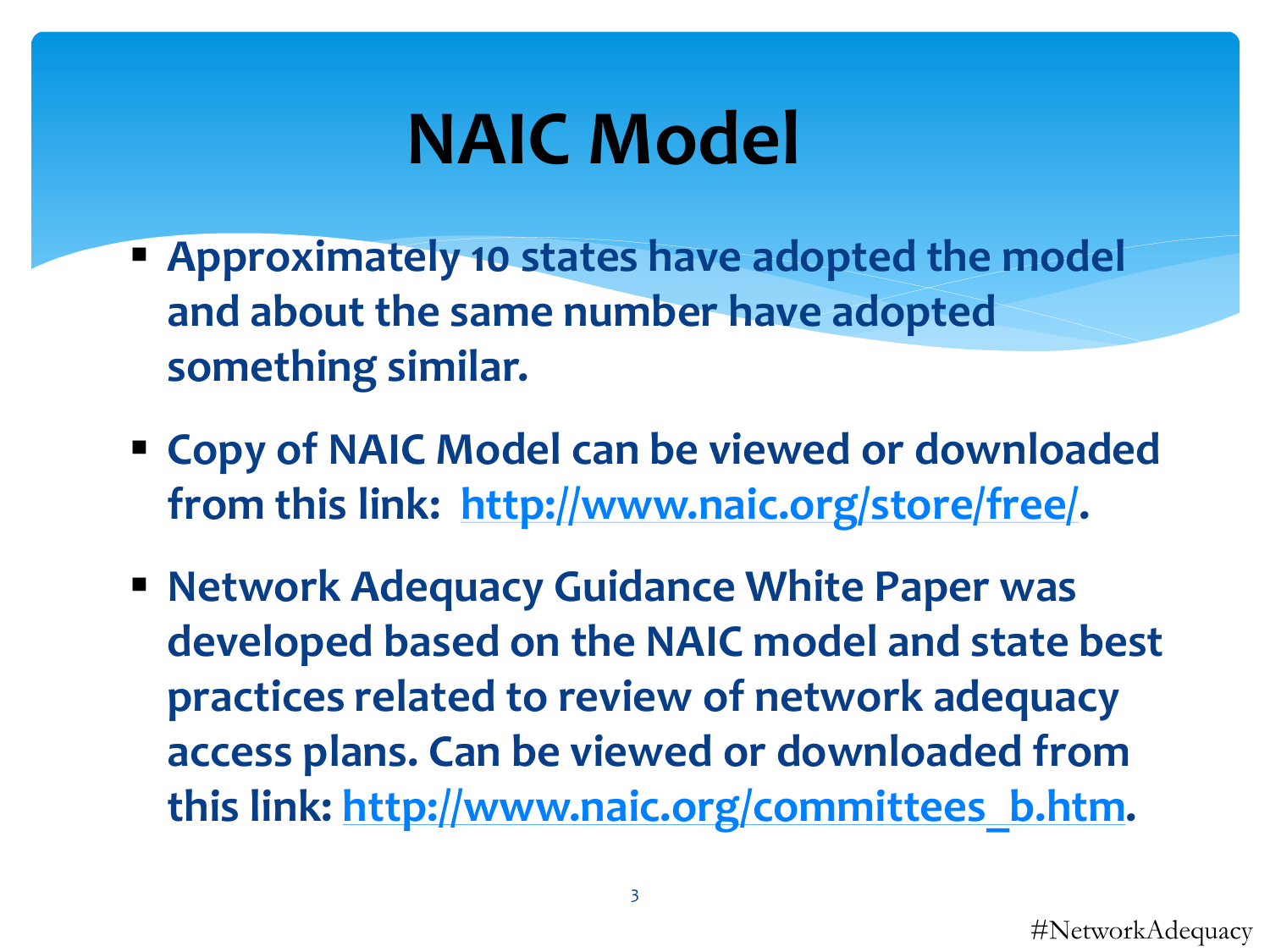## **NAIC Model Revisions**

- **In April, Network Adequacy Model Review (B) Subgroup established to review and consider revisions to model to update to reflect the ACA provisions, such as ECPs, and make other revisions necessary since the model was adopted in 1996.**
- **Weekly conference calls as the Subgroup begins to consider revisions. Open to all stakeholders.**
- **Completion by Nov. 2014.**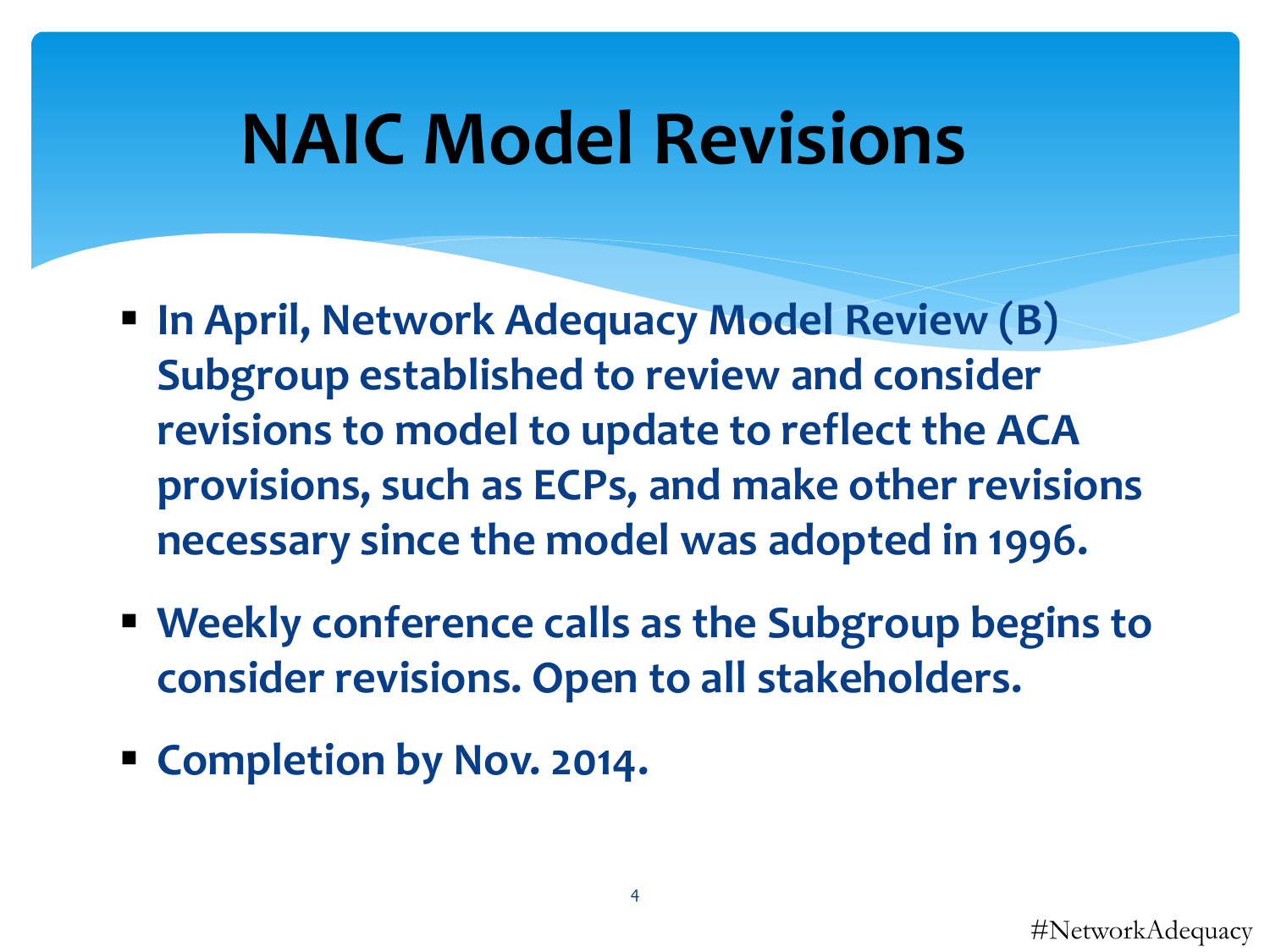# **NAIC Model Revisions**

- **Requested comments by July 3 on suggested revisions to NAIC model.**
- **Received 30 comment letters from various stakeholders, including industry, providers, accrediting organizations, and consumers.**
- **Subgroup will begin discussion of comments and possible revisions by conference call July 24.**
- **Link to Subgroup webpage on NAIC website: [http://www.naic.org/committees\\_b\\_rftf\\_namr\\_sg.htm](http://www.naic.org/committees_b_rftf_namr_sg.htm)**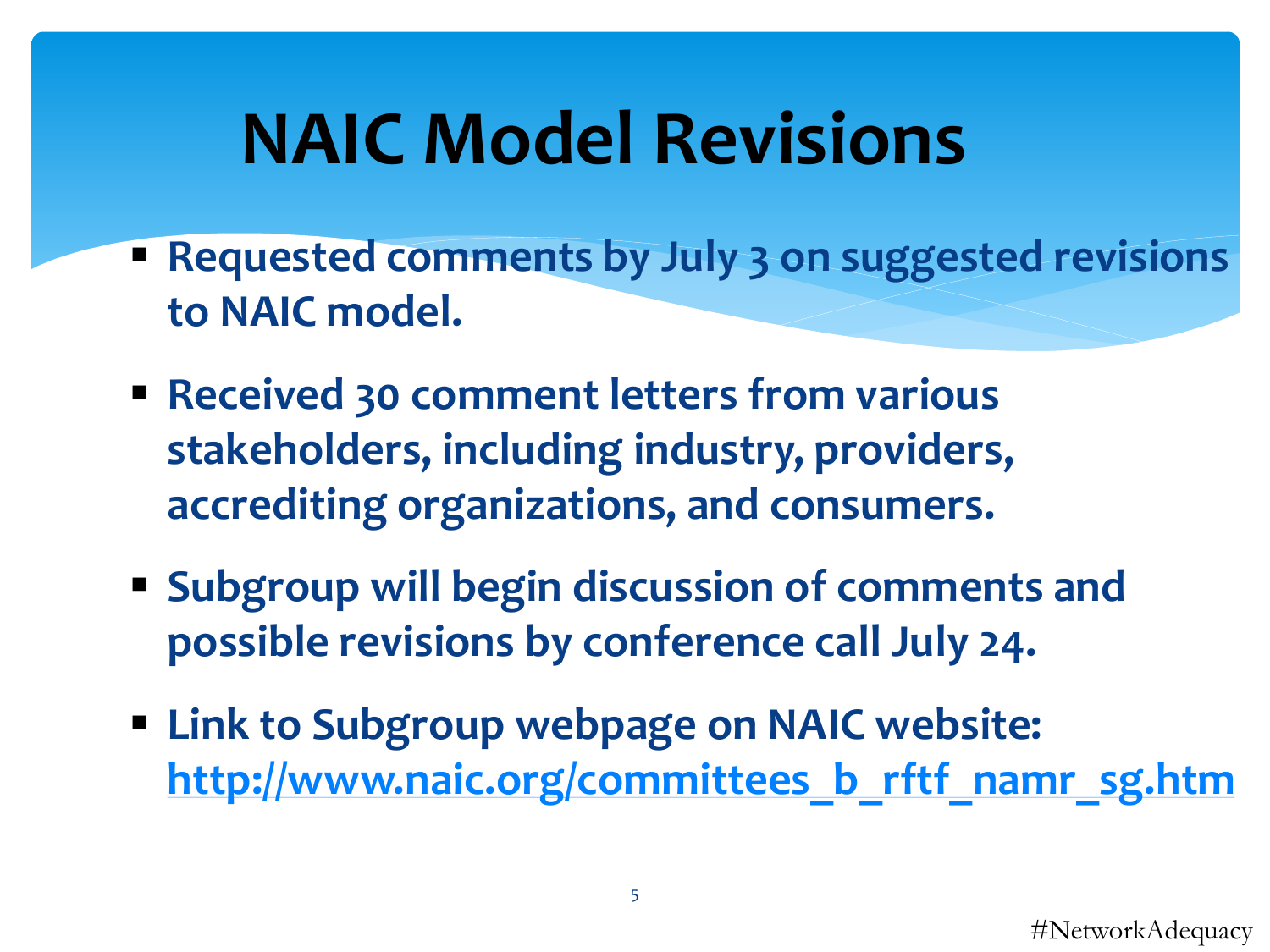## **ISSUES**

- **Flexibility to reflect differences in populations and health care marketplaces among the states.**
- **Balancing the need among competing interests to ensure networks are adequate and consumers and providers are properly informed of the differences in the networks among the many plans being offered and cost.**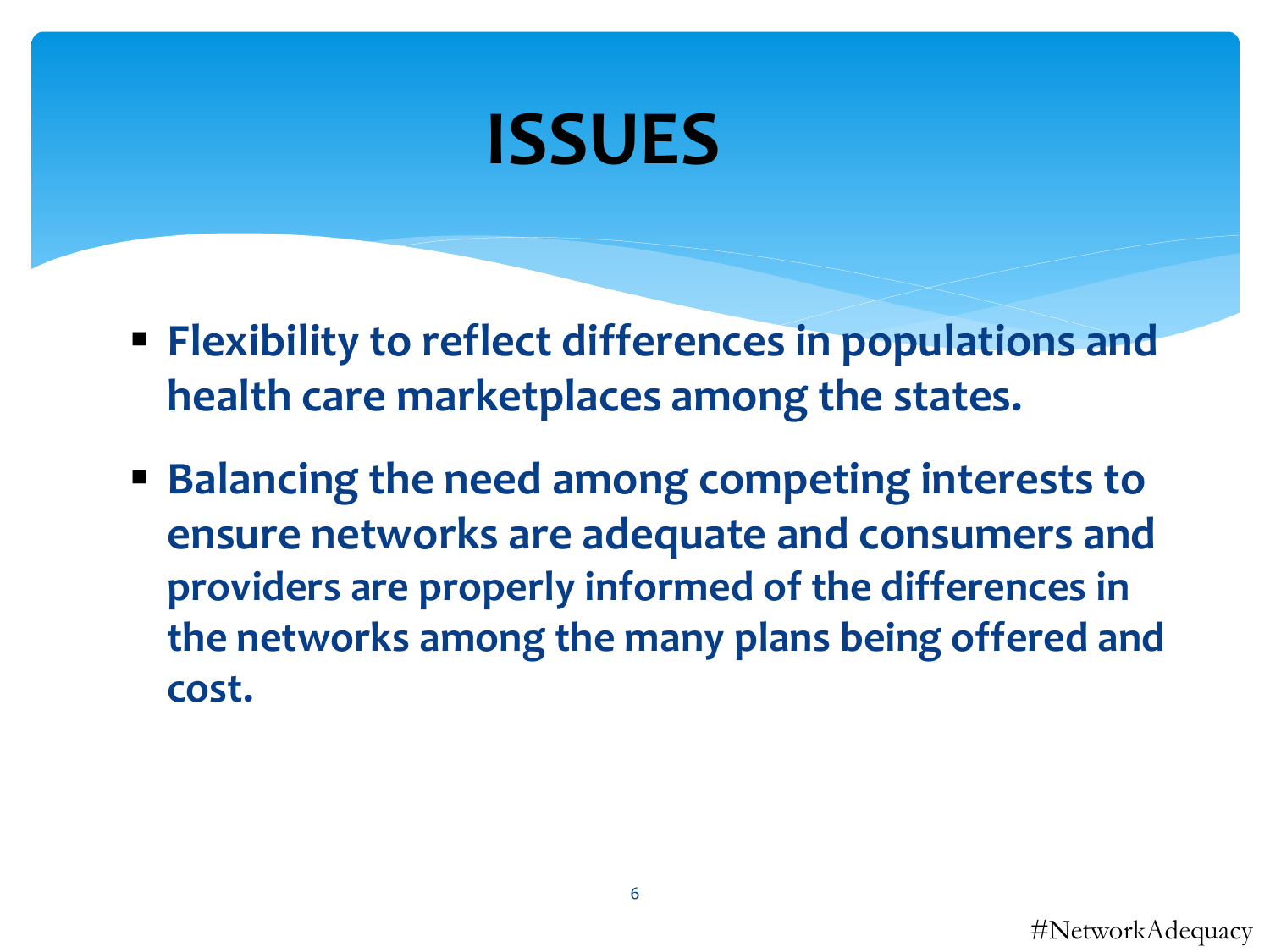### **ISSUES**

- **Tiered networks and narrow networks.**
- **Provider directories, updates.**
- **Consumer information/education.**
- **"Surprise bills" – out-of-network hospital-based providers.**